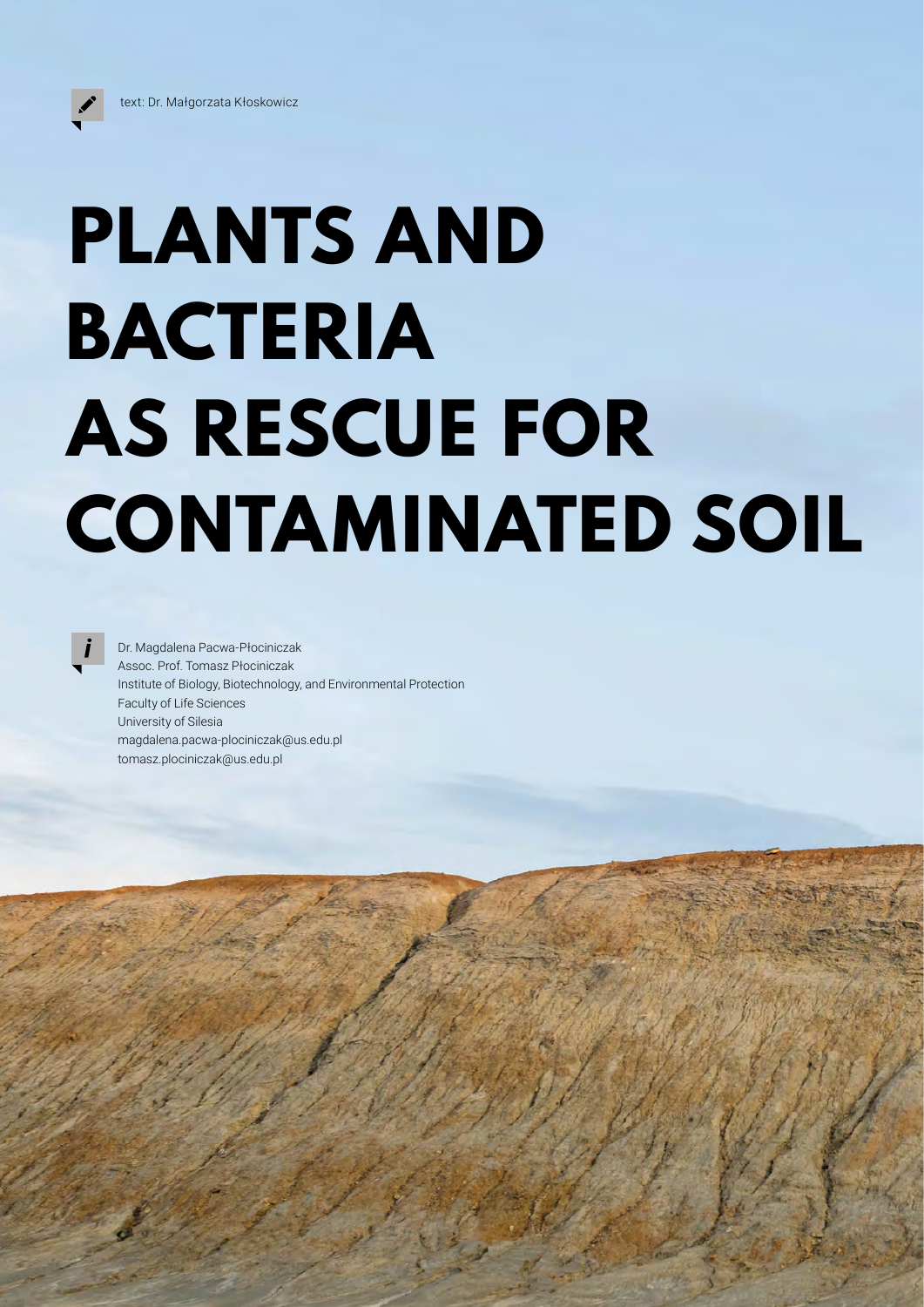Let us imagine there had been a spill of heating oil in a single-family home. As a result of this incident, the area located under the building became contaminated. A ditch was dug around the building, appropriately selected bacteria were introduced into the soil by means of a drainage system, and then for several months the gradual cleansing of the soil was monitored. This is a Finnish example of using biological methods to clean up contaminated sites. At the University of Silesia, these methods are being developed by Dr. Magdalena Pacwa-Płociniczak and Assoc. Prof. Tomasz Płociniczak.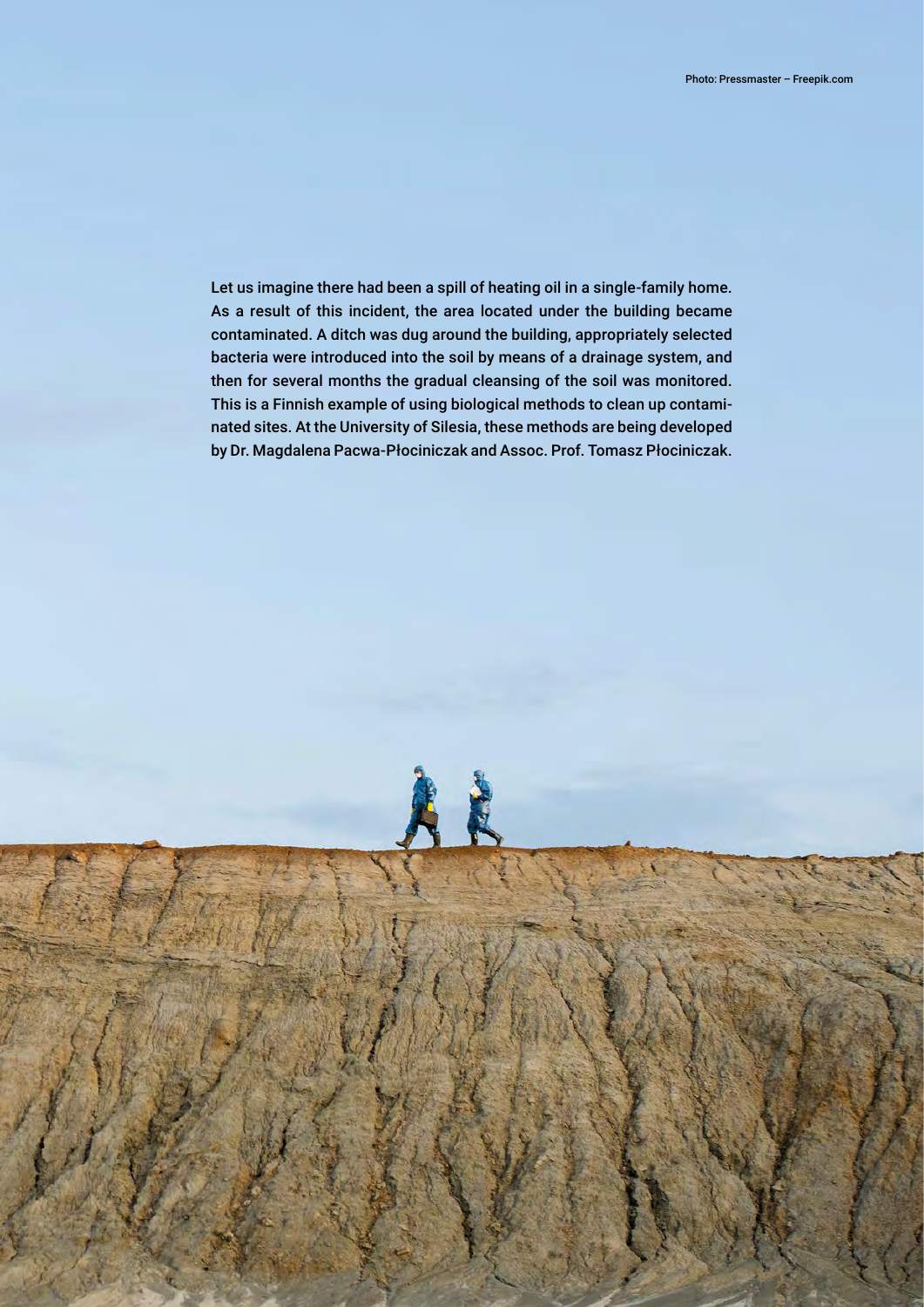## BIOLOGICAL CLEANING **METHODS**

It is no secret that both bacteria and some plant species are able to survive in the most unfavorable, even extreme conditions. Such places certainly include areas contaminated with various compounds, both organic and inorganic, including hydrocarbons and heavy metals. According to research, some organisms thrive in such an environment and even... cleanse it naturally of contaminants.

Scientists try to learn as much as possible about these extraordinary abilities of certain bacterial strains and selected plant species in order to create a unique "arsenal" which would provide support in the remediation of contaminated areas.

In one of her projects, Dr. Magdalena Pacwa-Płociniczak analyzed the possibility of using different strains of bacteria for the purification of soil from organic compounds. The biologist isolated the bacteria and subsequently checked in the laboratory which of them have the greatest potential with regard to bioremediation and how they are able to survive even in very difficult conditions.

"My husband's interests are very similar. I knew that for a while he had been researching plants that could also support processes interesting for me. We joined forces and started working together to improve natural, biological methods to clean up areas contaminated with organic and inorganic compounds by using microorganisms and carefully selected plant species," the researcher says.

Scientists from the University of Silesia, on the one hand, conduct research to improve known methods, and on the other – intensively cooperate with companies, private owners, or local government units to use the acquired knowledge in practice and, on this basis, propose the best solutions tailored to clients' needs. The most important thing is to look for the most environmentally-friendly way to clean up the contaminated area in a non-invasive manner.



Left: ability to produce hydrocyanic acid (orange colored blotting paper). Middle: dissolution of tricalcium phosphate (zones of translucency around the colony) Right: ability to produce iron-binding siderophores (orange coloration around the colony) / Photo: Tomasz Plociniczak

## A "SET" OF MICROORGAN-ISMS AVAILABLE ON **REQUEST**

There are no two areas which would be the same in terms of the type and concentration of pollutants. Each environment also has a unique "set" of microorganisms that adapt to the given conditions. This is an important hint from nature. Moreover, various plant species which accelerate and support the remediation process may also grow in such an area. An additional necessary element is a little ingenuity to propose effective, environmentally-safe solutions.

"When an owner of an area to be cleansed contacts us and is interested in using biological treatment methods, we first have to carefully examine the area and consider what "kit" to offer," Dr. Magdalena Pacwa-Płociniczak says.

One of the people the scientists collaborated with asked for a solution designed for a contaminated area located in the Opole Voivodeship (province).

"An interesting fact is that this person was familiar with the potential of bioremediation methods. Maybe that is why we did not have to convince them about the benefits of using natural techniques," Dr. Tomasz Płociniczak adds.

Firstly, soil samples were collected and analyzed. The scientists had to identify the types of pollutants and their concentrations, and check what microorganisms were present in the area.

"This is one of the most important questions. In the method which is being developed, we try to use those microorganisms that already inhabit a given area. The introduction of other ones could lead to local "fights", and thus contribute to a decrease in the effectiveness of the method," Dr. Magdalena Pacwa-Płociniczak explains.

Moreover, the case in question required consultation with a geologist. It turned out that a nearby installation had lost its tightness and contamination was constantly flowing in, causing the concentration of soil contaminants to increase. Thus, a one-time cleanup of the area would not produce the expected and lasting results.

After learning the answers to the most important questions, Dr. Tomasz Płociniczak proposed to build six special wells.

"Contaminated water from the designated area was accumulated in them. There, we also applied useful microorganisms isolated from this area, which we knew could break down organic pollutants. The water was also aerated and heated so that conditions were conducive to the multiplication of the organisms selected by us," the scientist explains.

The water purified in this manner was then poured over the contaminated area. It infiltrated the soil and, along with the subsequent contamination, was returned to the well. Then, the entire process started all over again.

"Therefore, we proposed a closed system to biologically cleanse soil contaminated with organic substances, using water as a carrier of pollutants and beneficial bacteria at the same time," Dr. Tomasz Płociniczak adds.